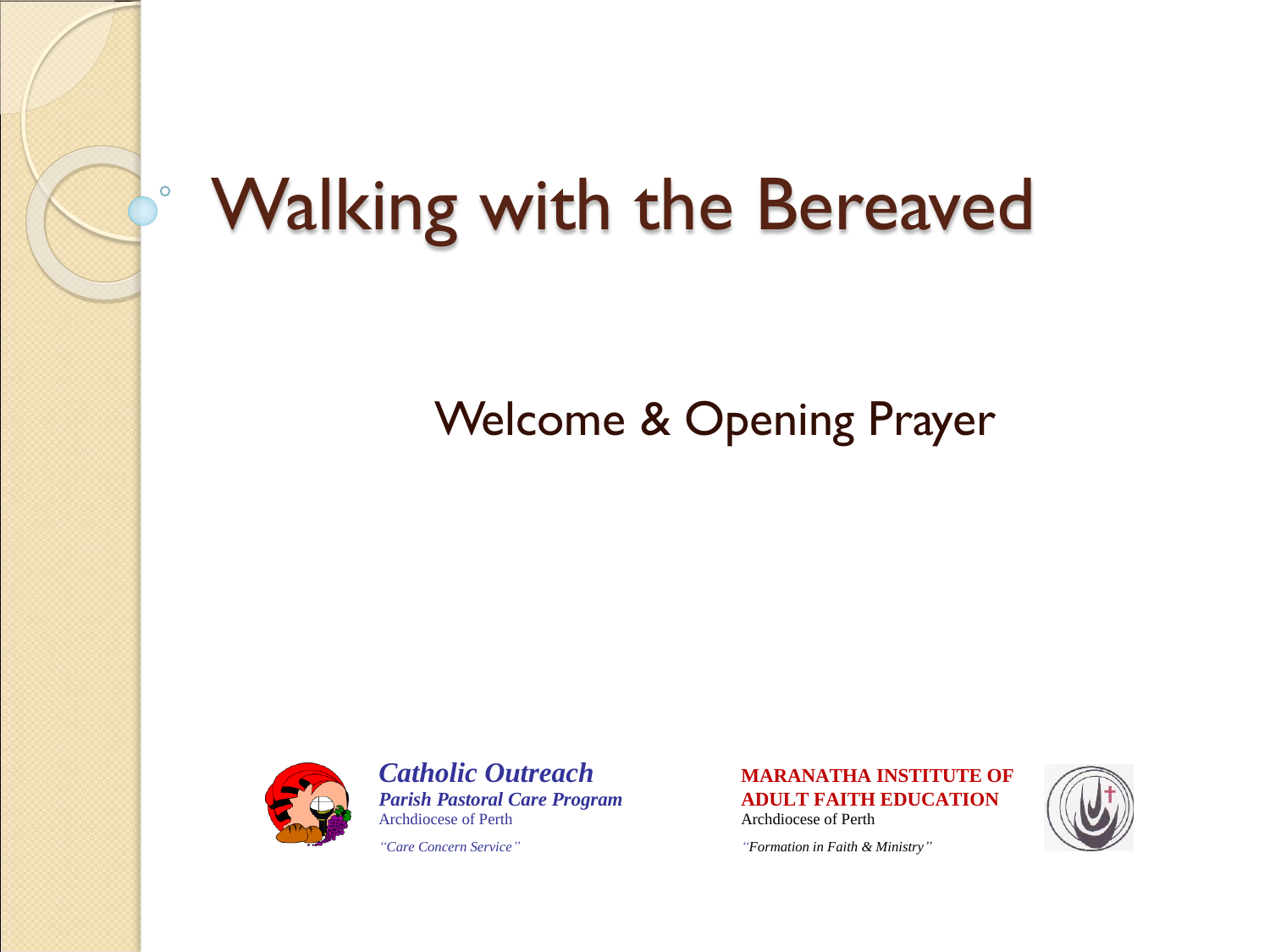### Care and Concern Prayer

Father you have loved us into life. Thank you for your presence among us and for the many blessings you have given us.

Jesus you have asked us to see your face in those who need to experience your love in their lives. Help us to walk in your footsteps as we use our gifts in service to others.

Holy Spirit grant us wisdom, strength and patience and fill us with your joy and peace in our Ministry of Care and Concern.





Amen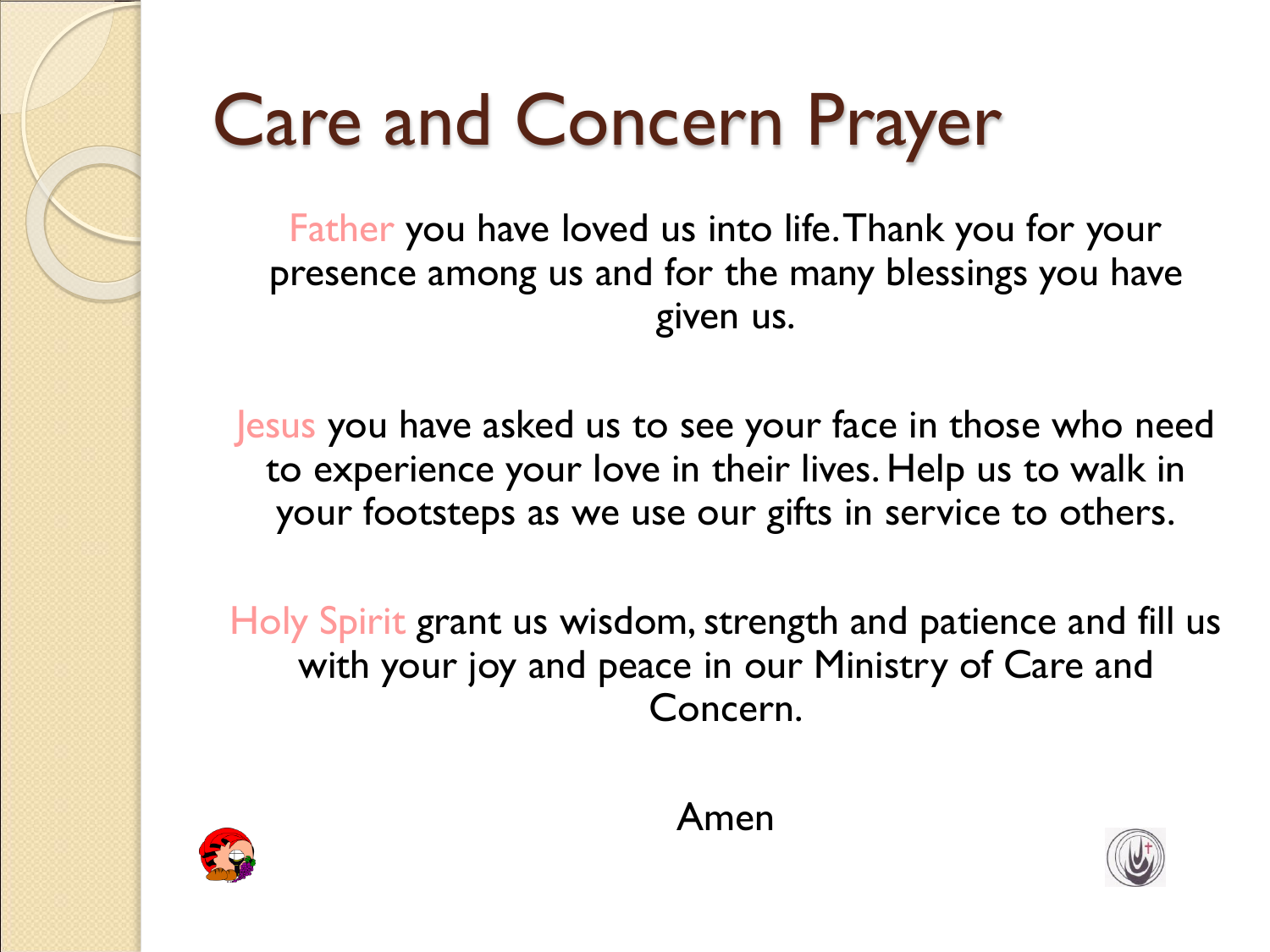# Walking with the Bereaved

- Liturgy of a Catholic Funeral (Aug 5)
- Pastoral Support for Bereaved Families preparing a Catholic Funeral Rite (Aug 12)
- Bereavement Support (Aug 19)



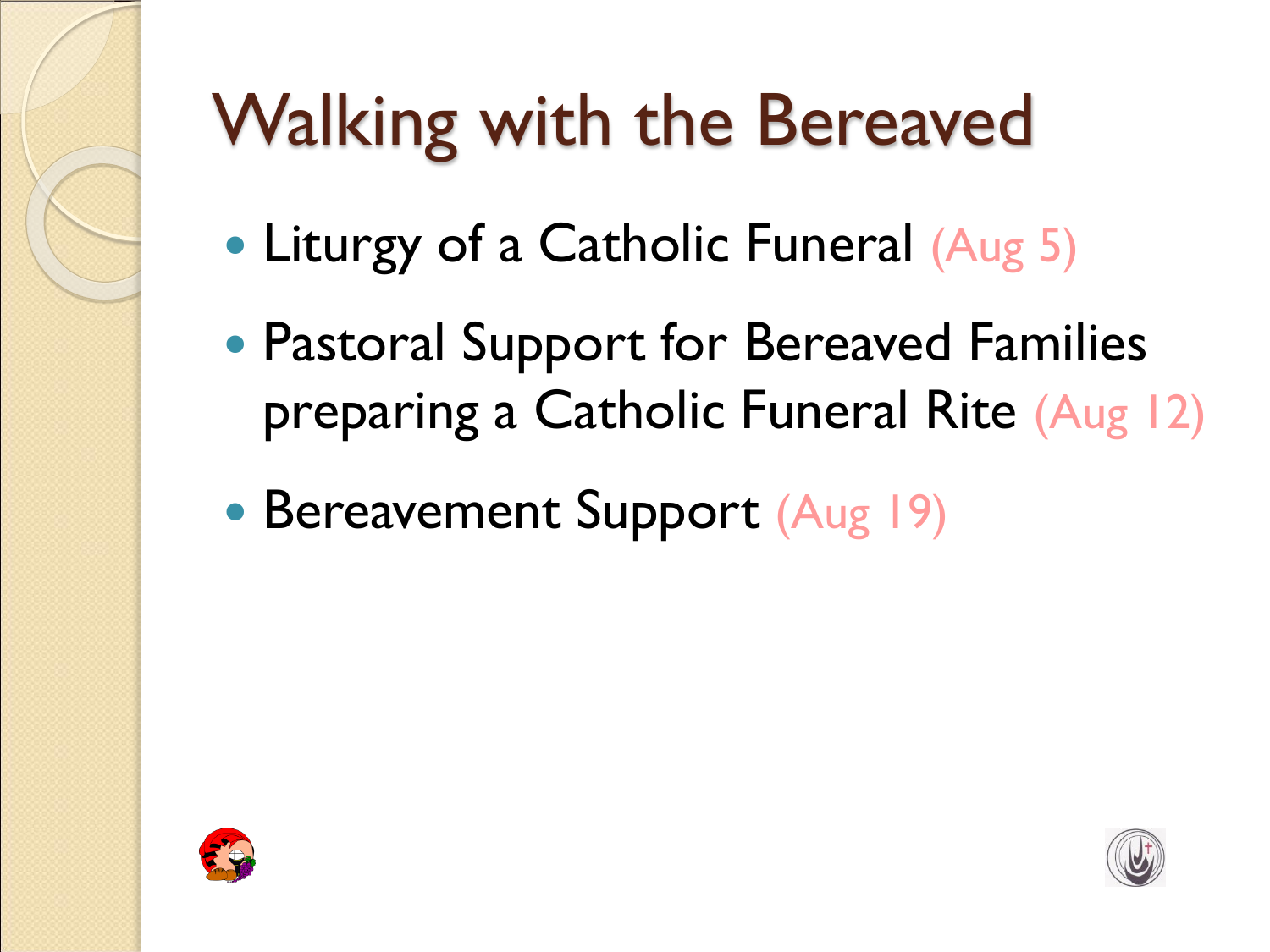

# Bereaved Support

- Session 2 recap 09.30
- Formation & mtce 09.40 Betty Thompson of BSGs
- Integrity in Ministry 10.15 Sr Philomena Burrell
	-
- Morning tea 10.45
- Candle Ceremony 11.15 Leonie Bovell
- Remembrance Mass 11.30 Betty Thompson
- Role of Care Group 11.40 Peter Mc Minn



- 
- 

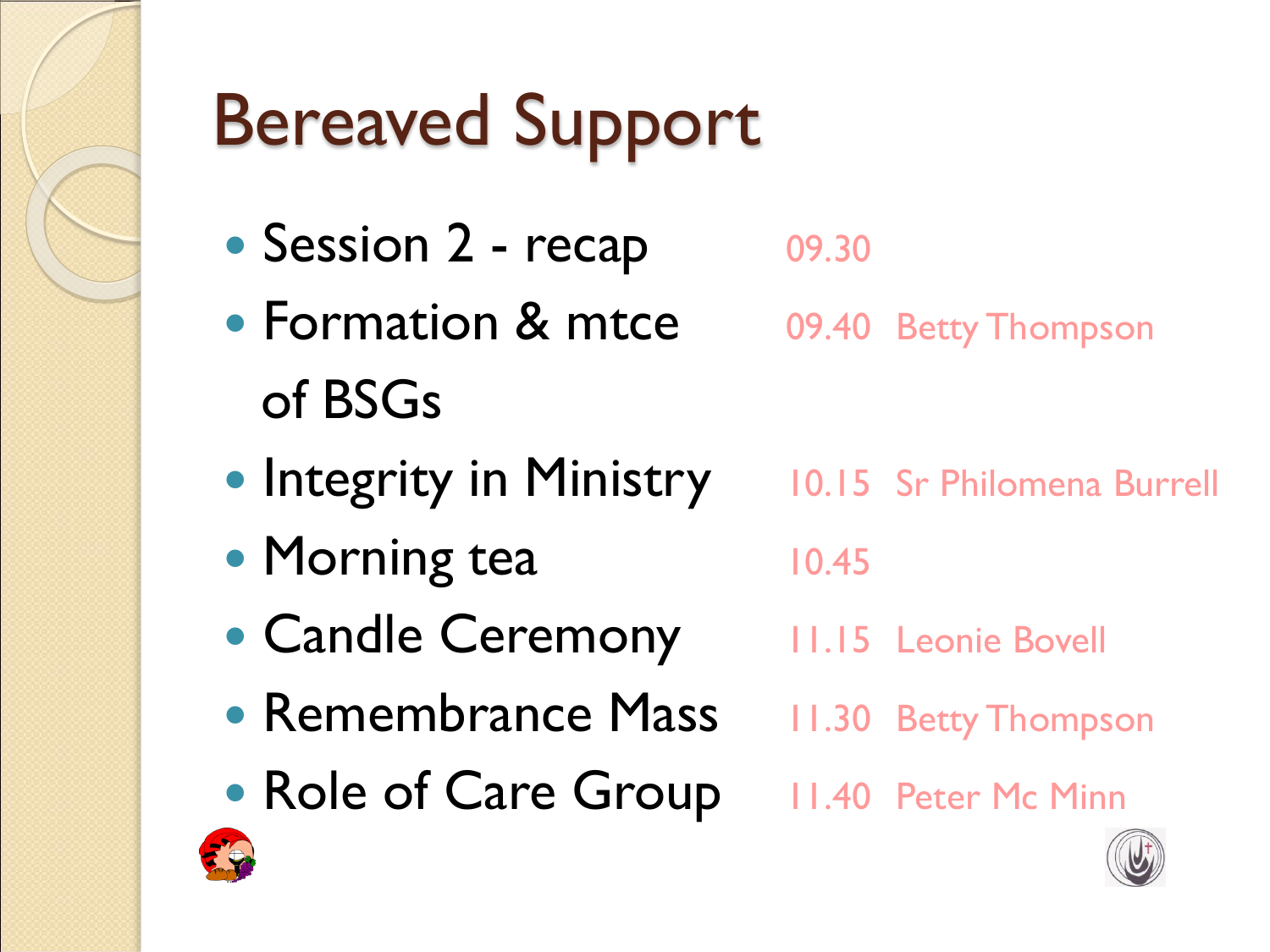Pastoral Support for Bereaved Families preparing a Catholic Funeral Rite Session 2 Recap

- Role of Funeral Director Simon Hughes
- Assisting the bereaved Lesley Mc Minn family
- Listening with empathy Lesley Mc Minn



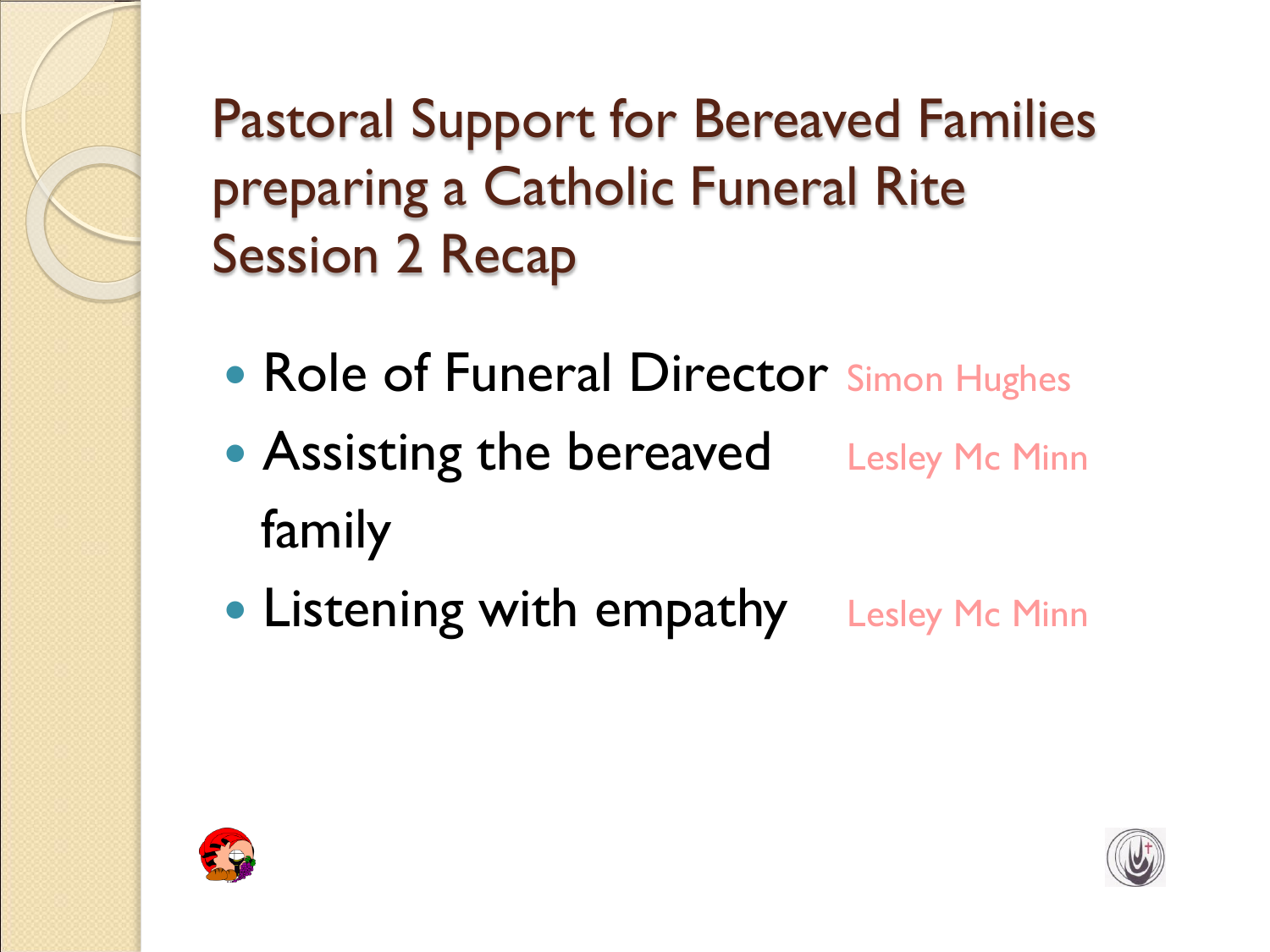

# Role of Care Group

- Care group tasks
	- Bereavement support
	- Emergency meals
	- Visiting and family support
- Website
	- Previous workshops
	- Secure area
- Evaluation